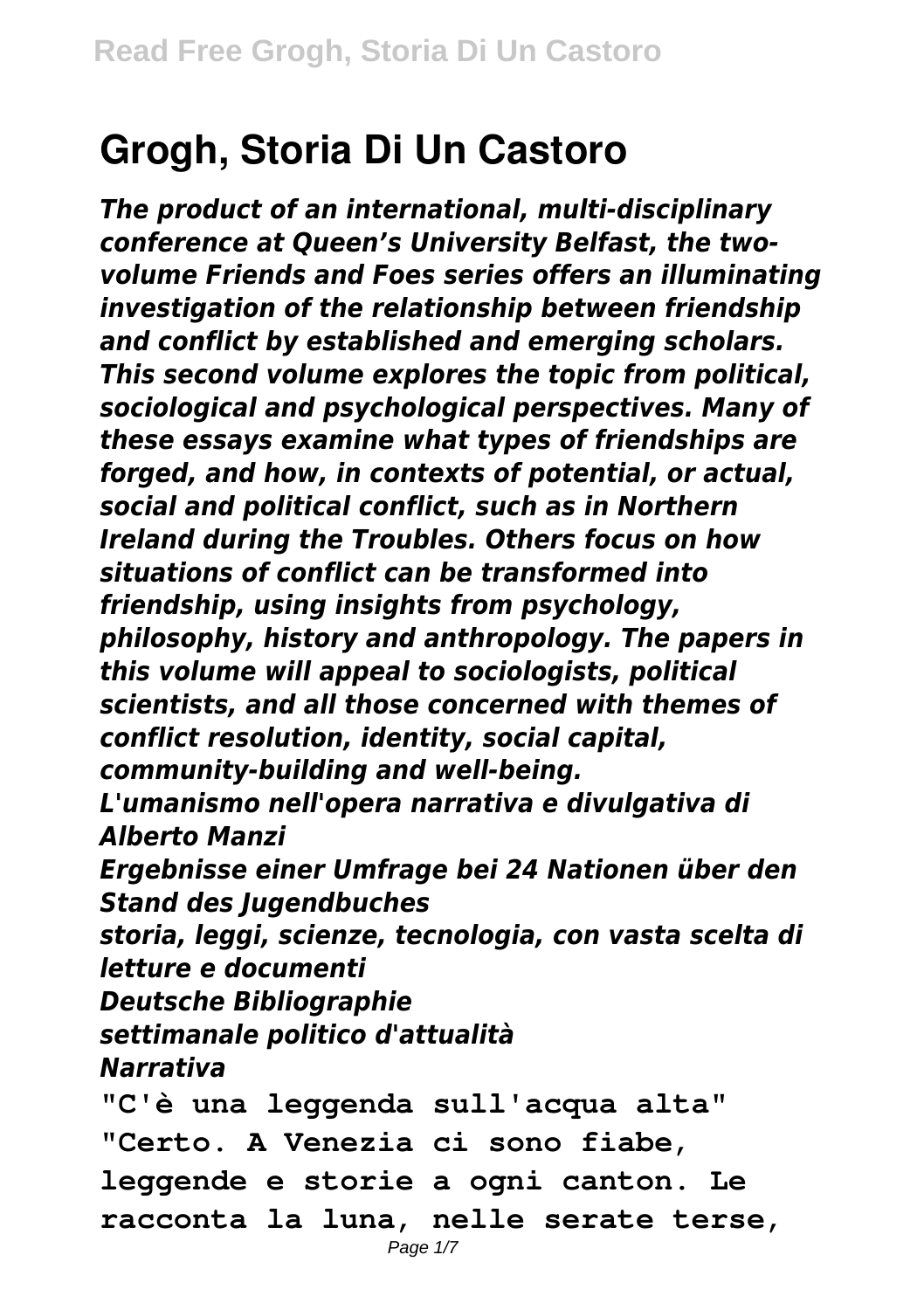**disegnando arabeschi di luce leggera sull'acqua dei canali " Mistica Maëva ha dieci anni, un nome che significa "Benvenuto" in tahitiano, un gatto amico di un piccione, una nonna cartomante e un compagno di classe, Giaki, con cui condivide un sogno: salvare Venezia dall'acqua alta. Catalogo cumulativo 1886-1957 del Bollettino delle publicazioni italiane ricevute per diritto di stampa dalla Biblioteca nazionale centrale di Firenze Dalla fiaba al fumetto Friendship and Conflict from Social and Political Perspectives percorsi di storia della letteratura per l'infanzia Catalogo cumulativo, 1886-1957 del Bollettino delle pubblicazioni italiane Catalogo dei libri in commercio Grogh, storia di un castoroBurFriends and Foes Volume IIFriendship and Conflict from Social and Political PerspectivesCambridge Scholars Publishing Problemi, generi, autori e pagine della letteratura per ragazzi Notizie introduttive e sussidi bibliografici: Le reccolte di**

**rime e le collezioni di classici, di Vittore Branca. Giornali e reviste, di Francesco Fattorello. Orientamenti ragionati**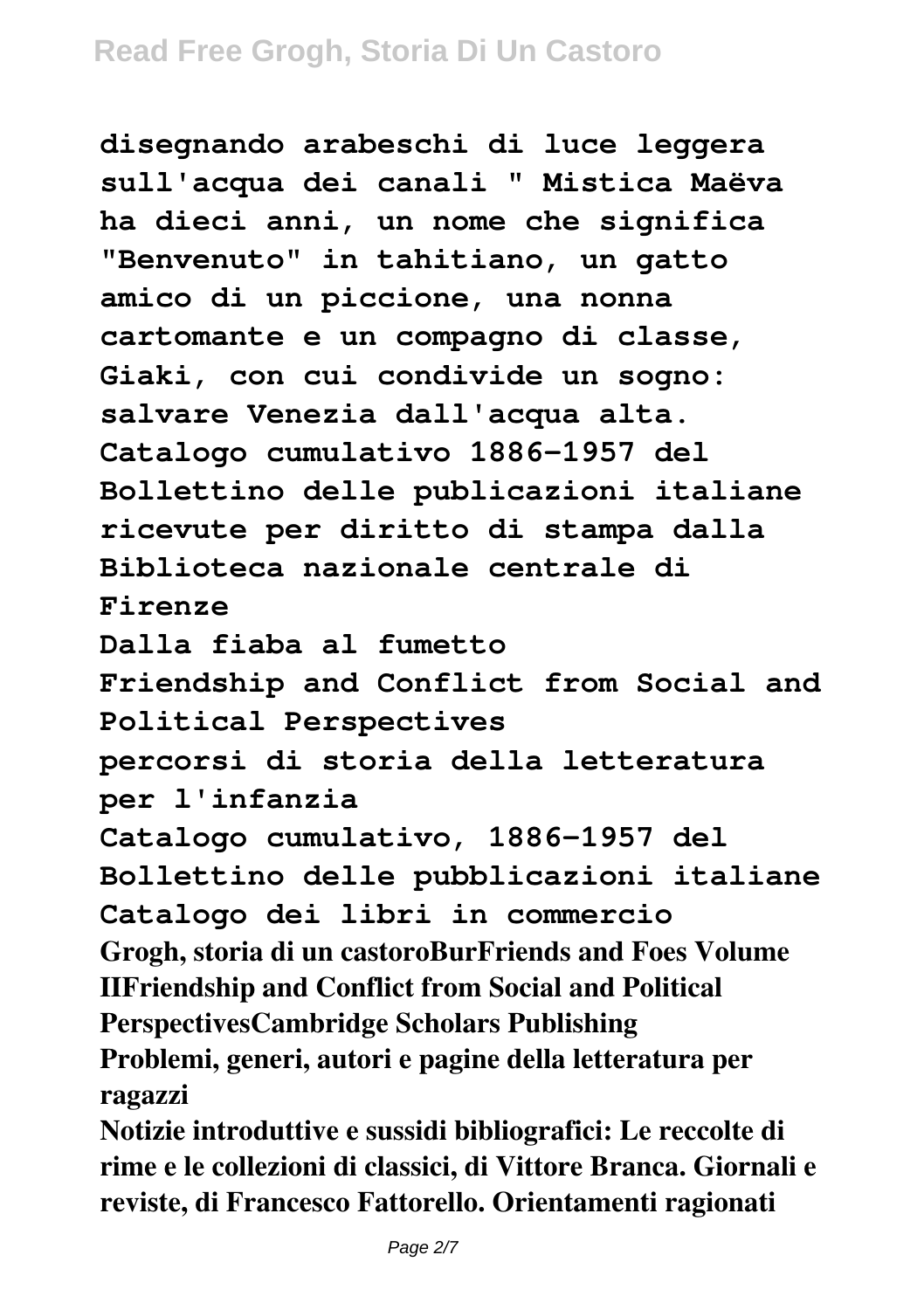**per le letture libere degli studenti, di Enzo Petrini Neuerscheinungen des Buchhandels. Reihe A Il bell'Antonio L'isola del tesoro Per non dimenticare. Dona a chi ti ha donato Esperienze di Arte Terapia Emozionale in età geriatrica** *Una mappa nascosta in un baule, un ragazzino senza paura, un marinaio con una gamba di legno. La più straordinaria storia di pirati di tutti i tempi. Grogh, storia di un castoro I ragazzi e la lettura*

*Buch und Bibliothek*

*Deutsche Nationalbibliographie und Bibliographie des im Ausland erschienenen deutschsprachigen Schrifttums*

## *El loco*

C'è un modo per dimostrare che le femmine parlano più dei maschi. Sempre che tu e le tue amichette non abbiate paura della competizione" "Paura? Noi non abbiamo paura di neinte " "Ok, ecco il patto: un intero giorno di scuola senza parlare. Né in classe, né nei corridoi, né in cortile. Divieto assoluto. Una gara, maschi contro femmine. Chi parla di meno vince". Il gioco del silenzio L'istruzione primaria: com'era, com'é, come sarà

Bollettino delle pubblicazioni italiane ricevute per diritto di stampa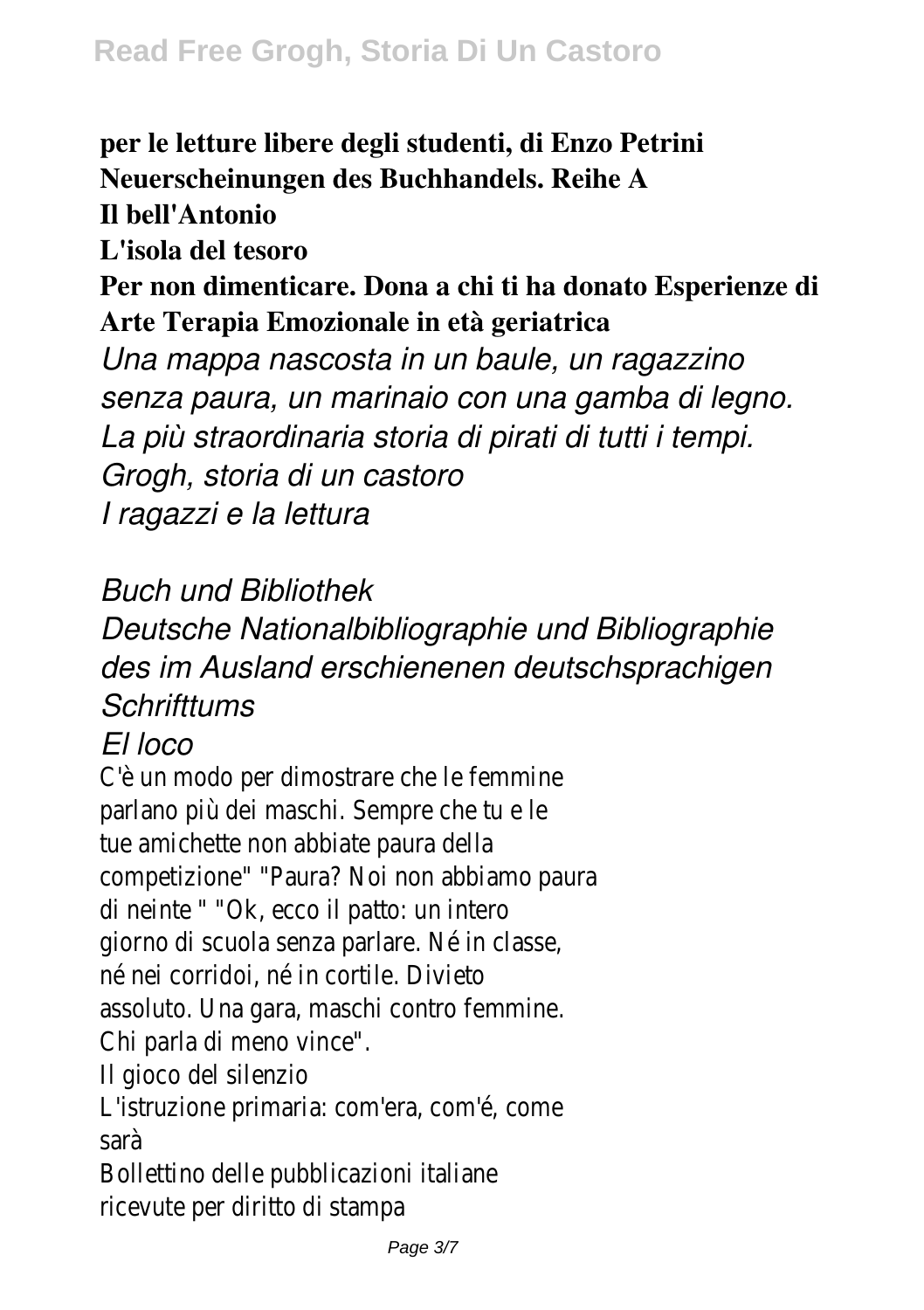chronache romane di fine secolo ventesimo Gugù

Halbjahres-Verzeichnis

**Alberto Manzi is a key figure in the panorama of the development of Italian language and culture. The analysis of his biography and his writing highlights the humanism that characterizes all his literary works and his pedagogical thinking. A fil rouge that underlies his life and professional experiences, an urgency of renewal that results in a concrete commitment against injustice and ignorance, in the expression of a new paideia, in politically engaged writing.He wrote many novels (Grogh storia di un castoro, Collodi award, translated in 20 languages; Orzowei, honored at the Andersen award translated in 32 languages), tales, articles, informative writings; he developed TV and radio programs for children, parents and teachers. Narrator, teacher, journalist, teachers trainer, ranging from natural sciences to poetry, he could practically embody a figure of the "Renaissance".He is still remembered as 'Maestro degli italiani' for the 10-year TV program Non è mai troppo tardi which received the UN award for its important contribution in the fight against illiteracy in the Sixties.Afterwards he taught for years to the Natives in South America, helping them in their fight for their rights. That inspired him to write the trilogy: La luna nelle baracche, El Loco, E venne il sabato. In these works, the narration becomes a song of denunciation and an act of love: the urgency to give voice to a people, to humanity.In the first part of this work, after having highlighted the links between the biography of the author and his humanist vision, and show the status quo of** Page 4/7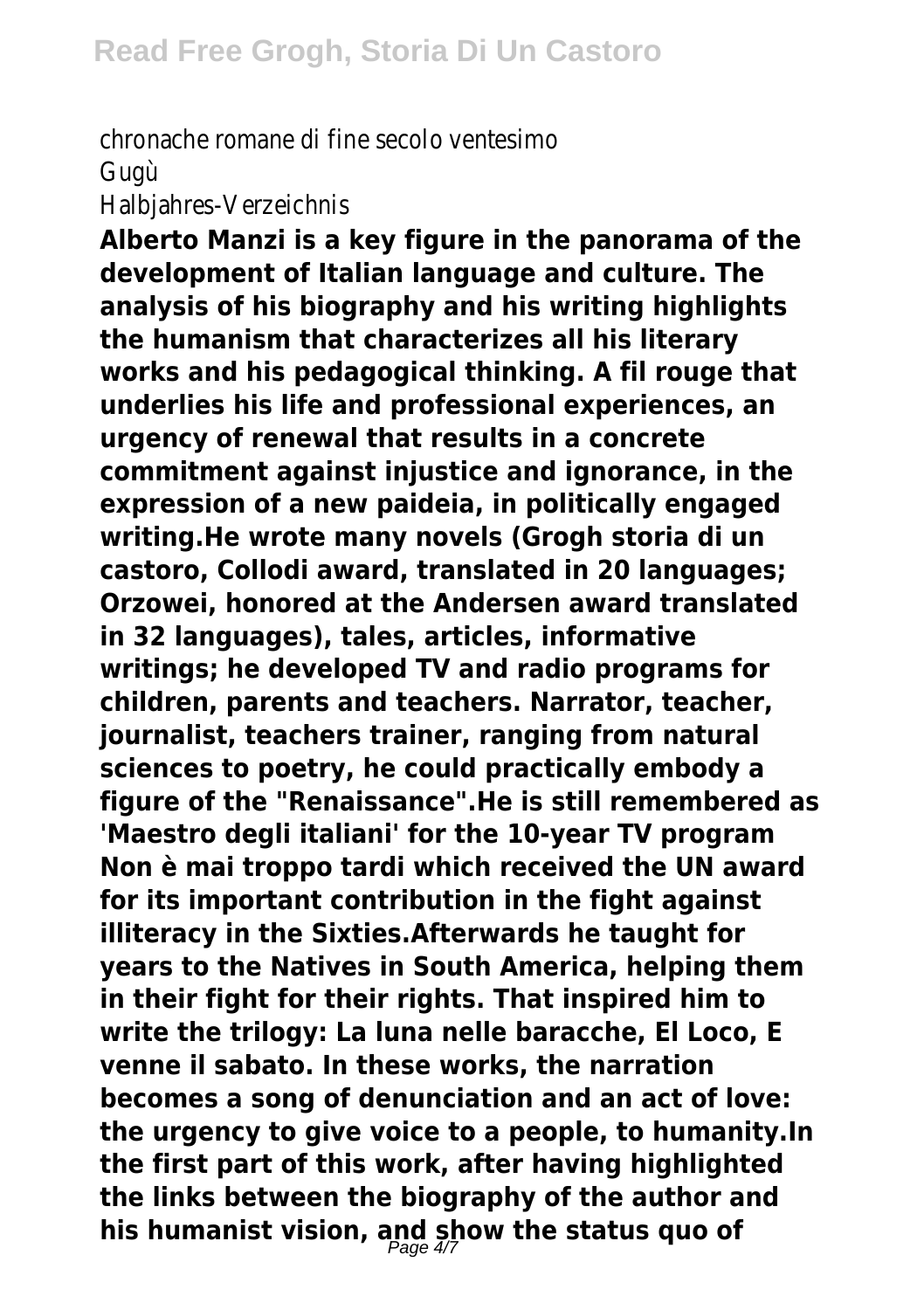**criticism of the author, the reception of Manzi's work was treated from a theoretical point of view. Then the question of timeliness of Manzi's novels has been approached, in relation to the general problem of reading at school. A summary of the interdisciplinary project that I carried out in a network of schools, in order to verify the reception of Manzi nowadays, completes this part.In the second part of this work, several novels and informative writings compose the corpus which has been analysed in specific chapters. From this analysis, the recurrent elements of Manzi's poetry have been extrapolated and elaborated in a separate chapter.The third part of this research include theoretical reflection on translating and adapting, on the role of the adult as intermediary in the selection and reading of novels, on the lisibilité, and also a comparative analysis of some French versions of Manzi's novels. From this work of analysis and that on fortune, we also suggest a new translation more faithful to the style and integrity of the original texts, in view of a possible and desirable new edition of Manzi's novels.From this analysis emerges the figure of a writer who perfectly harmonizes imagination and ethics-politically engagement: this allows the author to create stories very well appreciated by the readers who are at the same time stimulated to reflect on the theme of the story. Manzi surprises, motivates to read, educates, through the magic sphere of art and fantasy. His novels are harmoniously well built between the pedagogical aim and the aesthetic result, so they resist the test of time and encourage us to confirm the thesis of the inclusion of his works among the great classics.**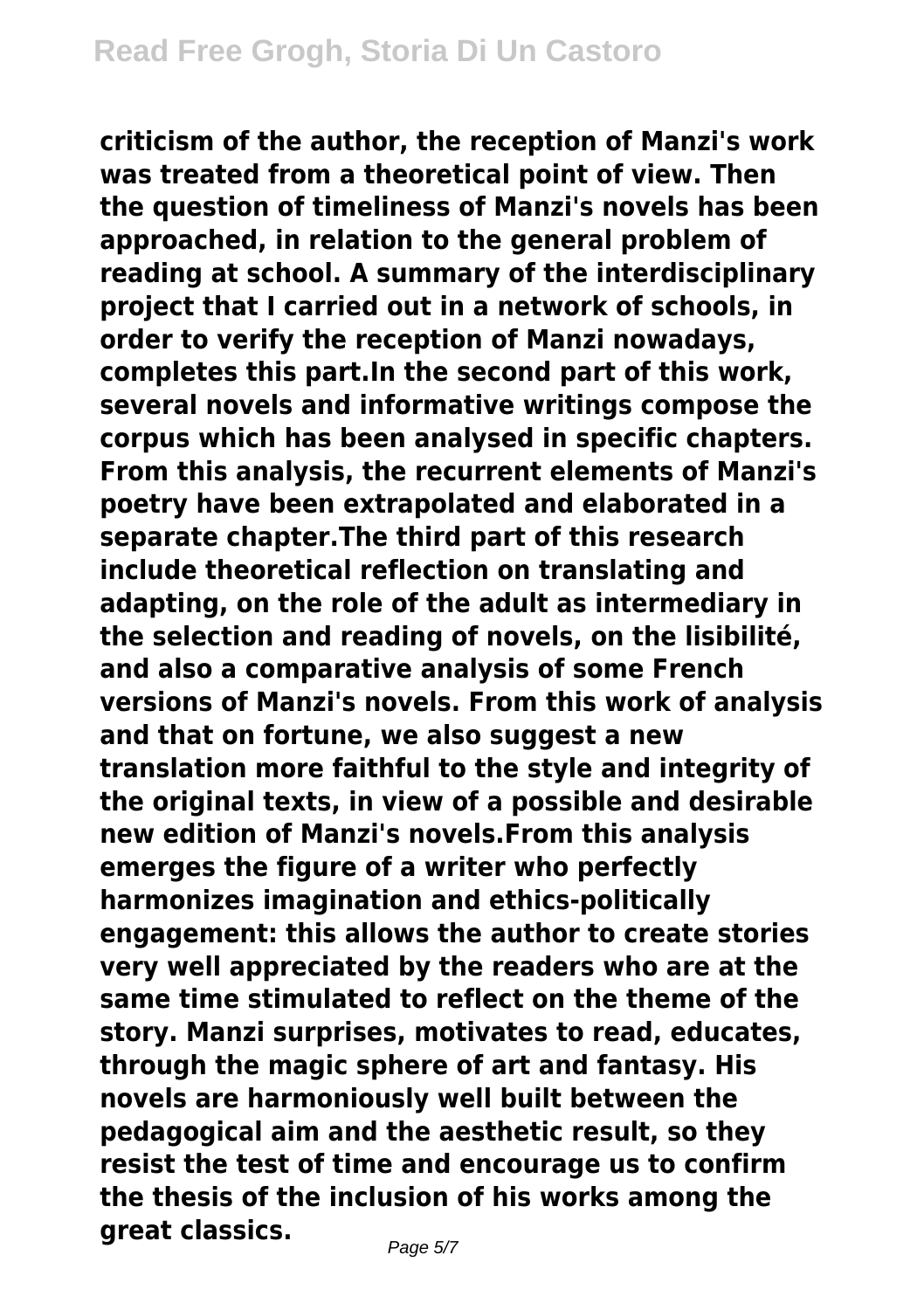**Problemi ed orientamenti critici di lingua e di letteratura italiana il percorso di un editore artigiano : atti della Giornata di studi organizzata dal Dipartimento di scienze della storia e della documentazione storica dell'Università degli studi di Milano, 5 marzo 2002 Giornale della libreria Libri e riviste d'Italia Incursione nei regni inferi: analisi astropsicologica di Plutone Storia della letteratura per l'infanzia e l'adolescenza Per non dimenticare… ha un doppio significato: rendere viva la memoria dell'anziano e fare conoscere e riflettere, leggendo il racconto degli incontri, su quante storie, fatiche, dolori, conquiste ci siano dietro ad ogni anziano, per provare quella gratitudine verso queste persone che hanno costruito il nostro Paese e le comunità a cui apparteniamo. La Parola e il Libro E venne il sabato Buona maestra TV Italian Books and Periodicals Pubblicazioni della Soprintendenza bibliografica per la Campania e la Calabria I Problemi della pedagogia** NON NE COMBINA UNA GIUSTA, IL POVERO TUPIRIGLIO. HA LA TESTA TRA LE NUVOLE, CREDE A TUTTO QUELLO CHE GLI DICONO E FA

DISPERARE SUA MAMMA, DOVREBBE PROPRIO